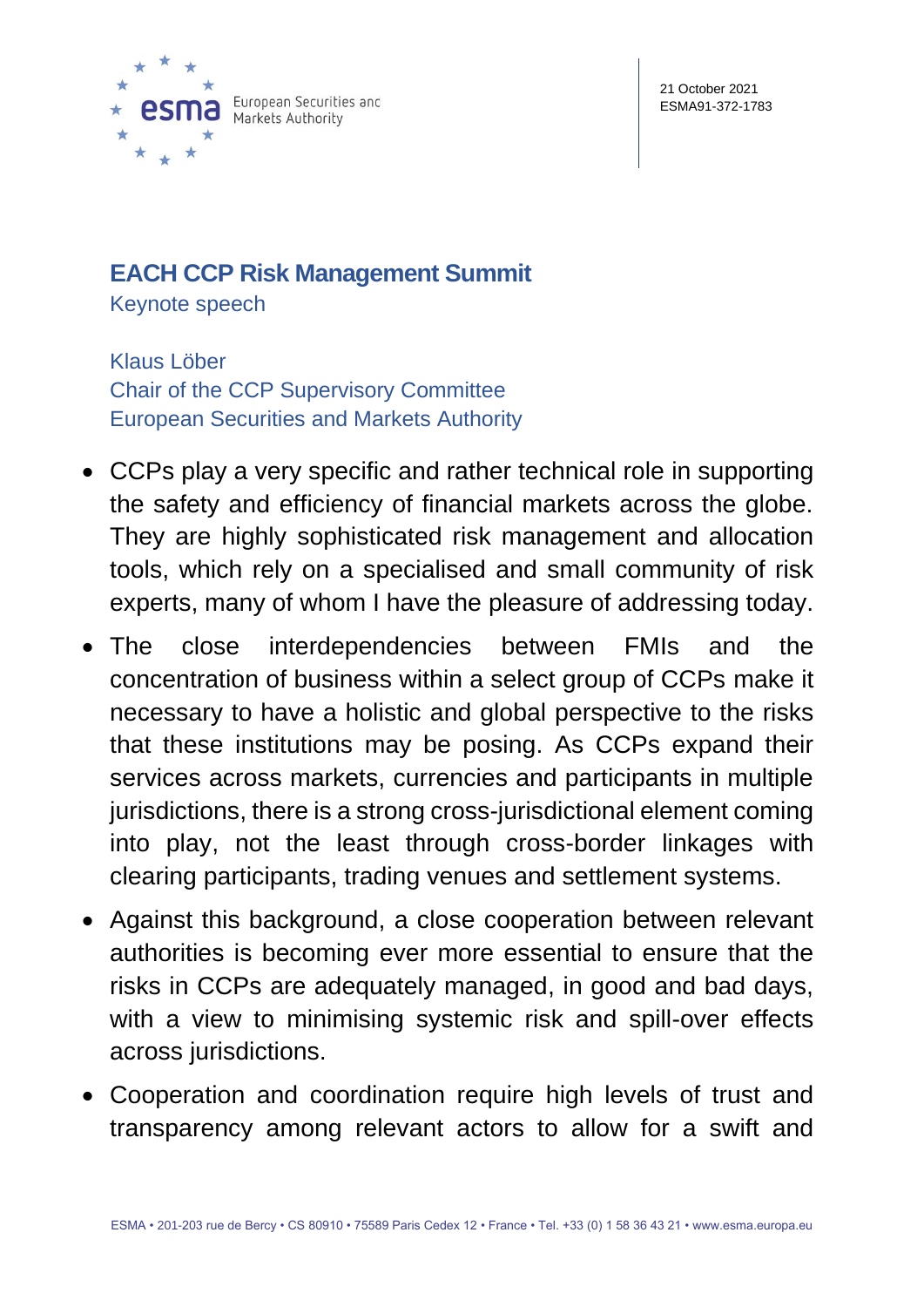

efficient reaction in crises, as well as to identify and address emerging risks early on.

- One of the best-known forms of cooperation for the supervision of CCPs are CCP colleges. In the EU, the mandatory EMIR CCP colleges are further strengthened by the CCP Supervisory Committee, which is tasked to foster and enhance supervisory convergence in the EU.
- Of course, major CCPs are a global phenomenon. In this respect, global colleges are essential to foster efficient and effective communication across authorities to support each other in fulfilling their respective mandates. I am pleased to see that the relevant authorities in the EU as well as the UK are aligned in pushing for the set-up of global supervisory colleges, where relevant, to support information sharing and supervisory cooperation among relevant authorities.
- Cooperation is not without difficulties, as one needs robust arrangements that establish workable frameworks for the exchange of non-public supervisory information. It is in this spirit that ESMA is currently reviewing and negotiating MoUs with 15 jurisdictions to improve the exchange of information on market and regulatory developments, so that risks can be better anticipated and addressed.
- This brings us to the question whether there may be limits to what can be achieved by cooperative arrangements and colleges. The size of certain CCPs and their exposures - both in terms of clearing participants and currencies cleared - can be critical, meaning that any disruption at these CCPs may have significant ripple effects for financial stability.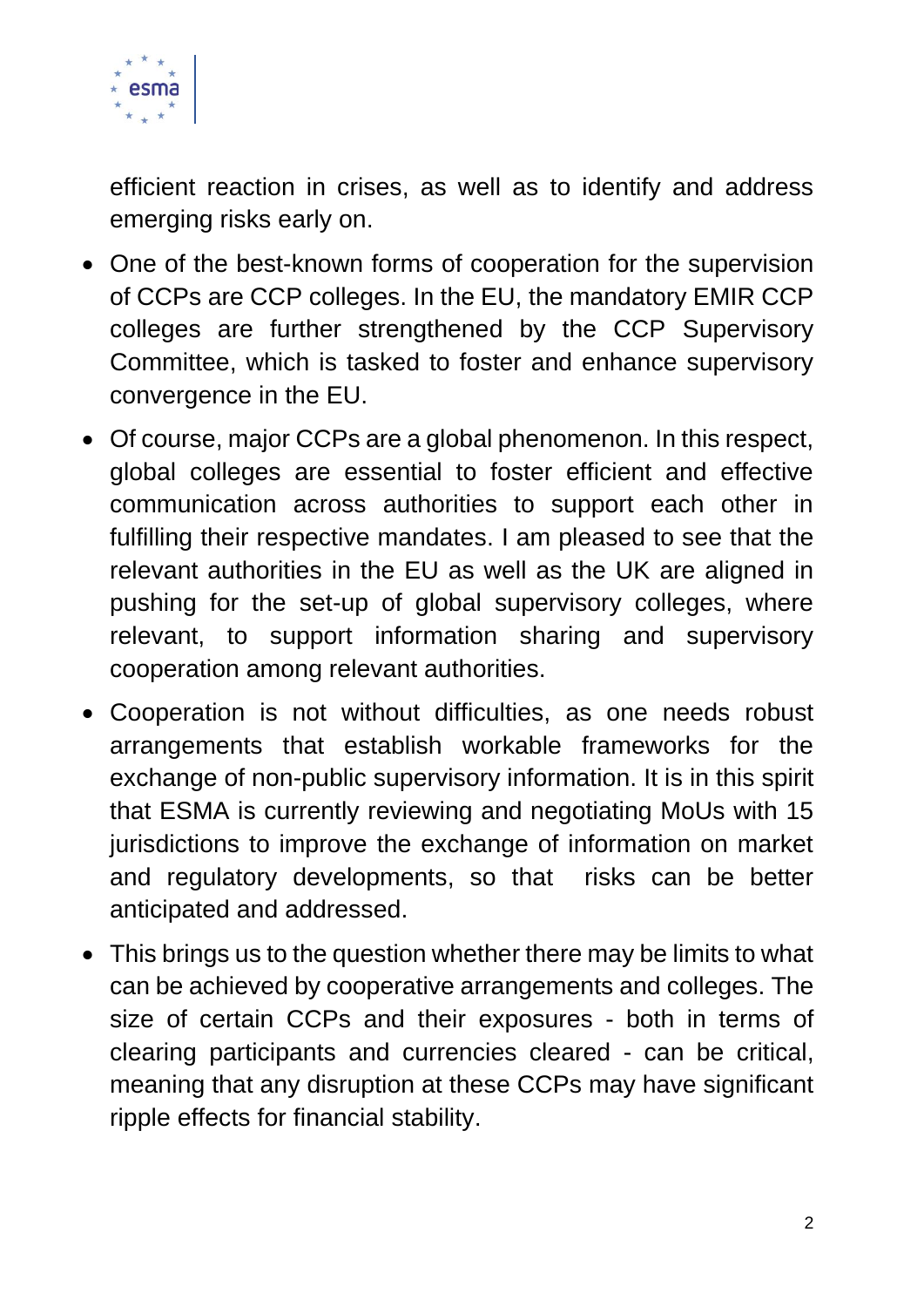

- In the vast majority of cases, CCPs are located within the same jurisdiction as the key market that they serve and, by implication, as their main supervisor. The EU is in a rather unusual situation as, after Brexit, key CCPs of relevance to EU financial institutions and currencies have become offshore. This requires additional reflections about how risks for EU CMs, currencies and markets can be appropriately identified and mitigated.
- Addressing some of these concerns, EMIR 2.2 established the CCP SC and granted ESMA additional powers to assess and categorize third-country CCPs depending on their systemic importance for the financial stability of the Union or of one or more of its Member States.
- As you know, ESMA determined last year that LCH Ltd. and ICE Clear Europe are considered systemically important (so-called Tier 2), subjecting them to direct supervisory control and ongoing compliance with EMIR-requirements.
- The objective is to have direct access to the CCPs to monitor risks and to be able to review key decisions of the CCPs, such as the extension of services or significant changes to risk models.
- ESMA has established this direct supervision, acting in close cooperation with the Bank of England, since the beginning of this year. This also means that the two UK CCPs are now included in our current regular stress-testing exercise.
- I am aware that many of you are interested in the ongoing review exercise conducted by the CCP SC and ESMA. As you know, the current recognition of UK CCPs is temporary and is scheduled to expire on 30 June 2022, at the same time as the European Commission's equivalence decision.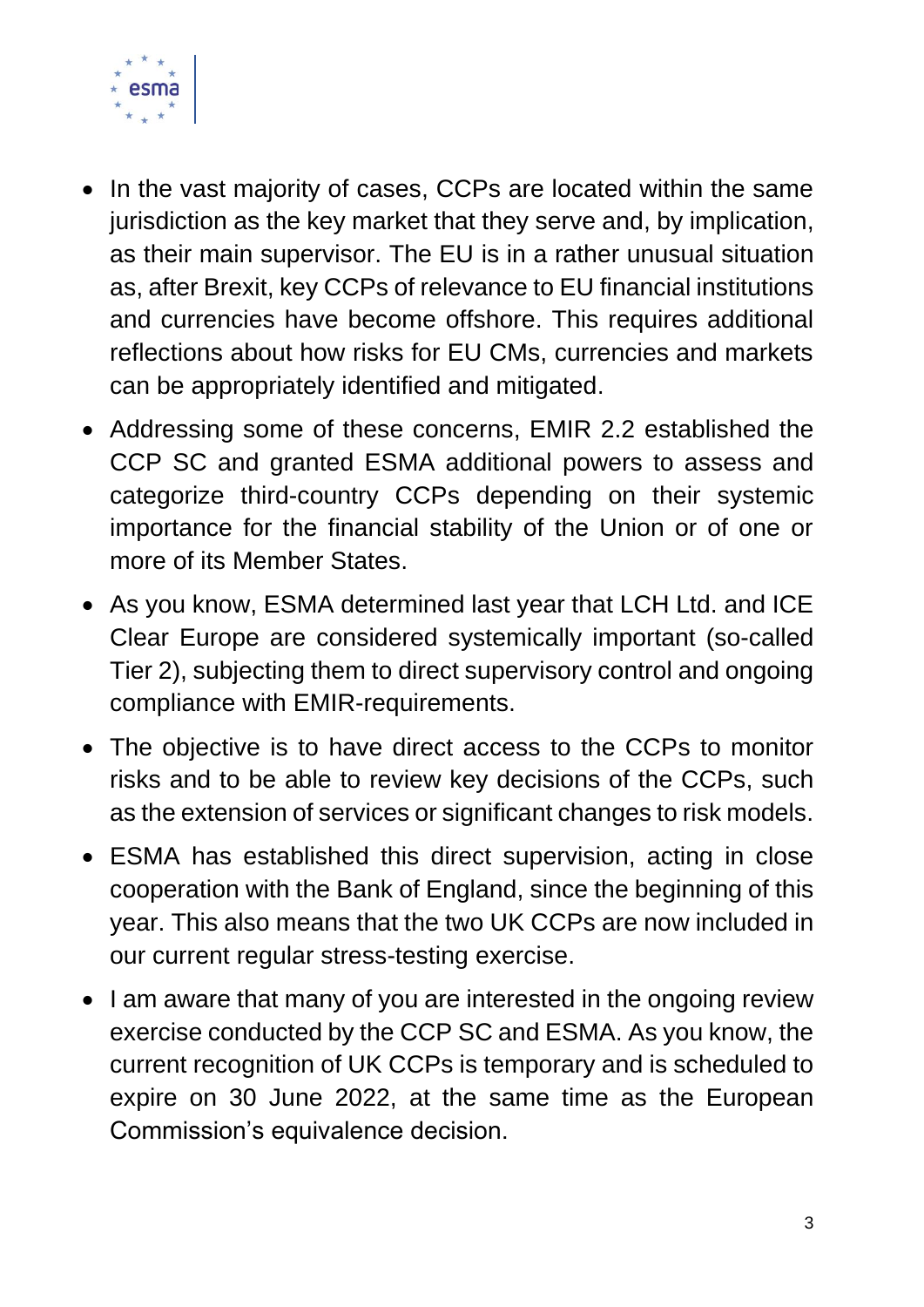

- Under EMIR 2.2, ESMA is required to undertake a comprehensive assessment of the risks to financial stability of the Union, its Member States, currencies, clearing members and clients, to determine whether the existing EMIR regulatory and supervisory toolkit suffices to address these risks and to consider the costs, benefits and consequences of a potential decision not to recognise a CCP or certain of its services.
- This technical assessment and cost-benefit analysis is built on a thorough methodology, which ESMA has made public in July 2021. The risk assessment builds on indicators to determine substantial systemic importance, including amongst other things, the size of credit and liquidity exposures of EU participants and their potential non-prefunded losses.
- The assessment against these indicators is based on data and information collected from a variety of sources and stakeholders, including EU and TC-CCPs, clearing members, clients, trading venues, but also the public sector - National Competent Authorities, Central Banks, the ESRB and other European institutions.
- The assessment also looks into a range of adverse scenarios testing the limits of the existing framework for supervision of Tier 2 CCPs in normal times, stress times or even resolution.
- The complementary analysis of the costs, benefits and potential consequences of non-recognition has a broad scope, ranging from detailed operational impacts on different stakeholders, such as the one-off and long-term cost implications, to much wider impacts, such as the impact on the EU market structure and the supervisory and resolution framework.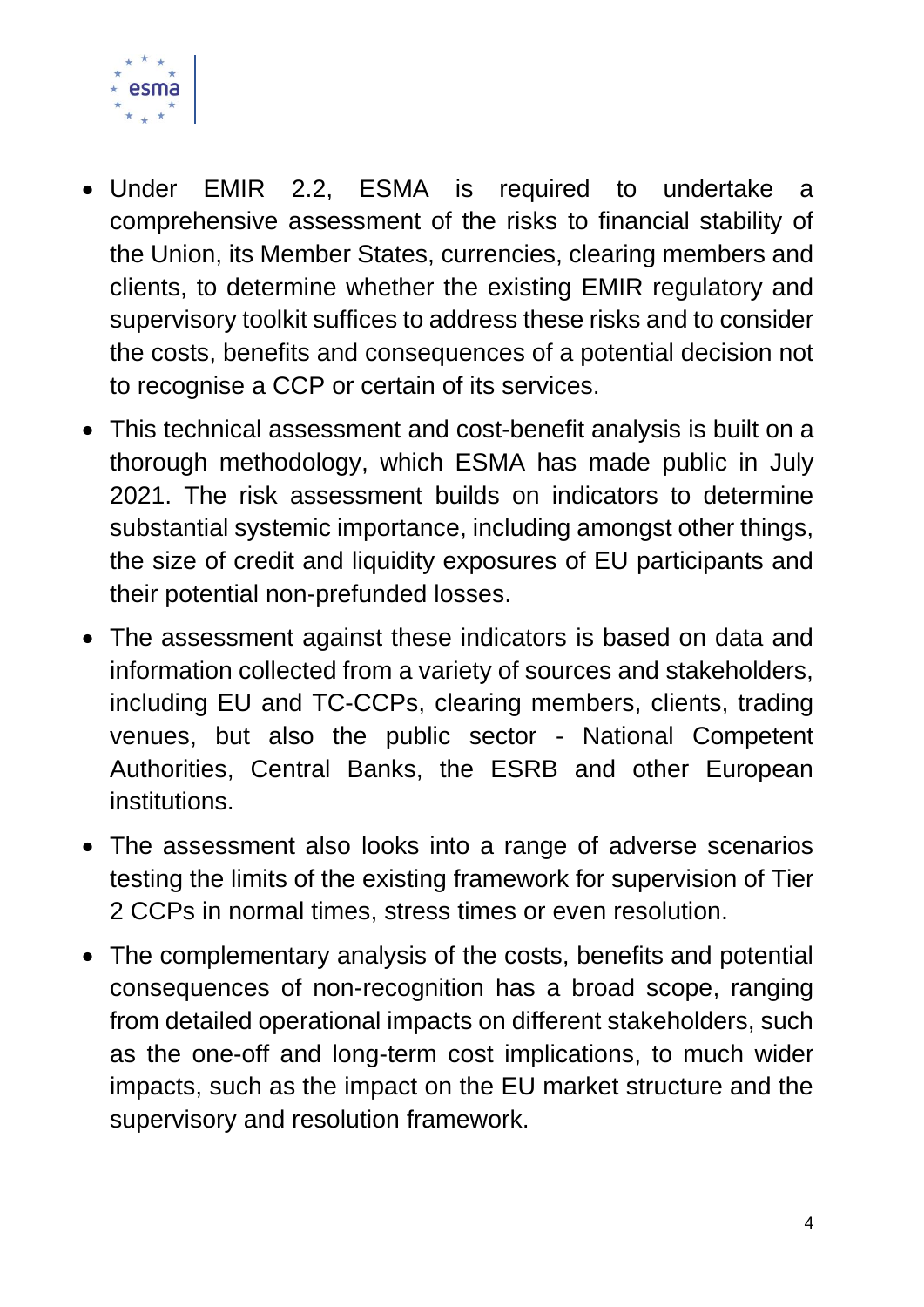

- This is a highly educating exercise, producing novel insights with respect to the complexity of UK CCPs and their interconnectedness with the EU financial sector.
- Based on the conclusions of the CCP SC, the ESMA Board of Supervisors will decide on whether or not to issue a recommendation to the European Commission and which content it may have, taking into account identified risks as well as impacts.
- However, risks do not end with addressing the challenges of Brexit. It is vital that we already now start addressing emerging risks which are building on the horizon for both EU and third country CCPs. In this context, discussions with stakeholders such as the ones we are having here today – are key to developing adequate responses.
- The strong interconnectedness of CCPs with the rest of the financial sector is well known. However, we are now increasingly seeing links between the traditional financial sector and other parts of the economy, which are traditionally not supervised and are therefore not subject to risk-based regulatory and supervisory requirements.
- For example, the increasing reliance of CCPs on third-party service providers is raising attention. In the next CCP stress test exercise conducted by ESMA, we will focus on operational risk events affecting third-party entities on which CCPs rely to provide critical services, so that we may better understand dependencies and risks.
- Additionally, our annual CCP peer review this year will focus on how NCAs assess the resilience of CCPs towards cyber-risks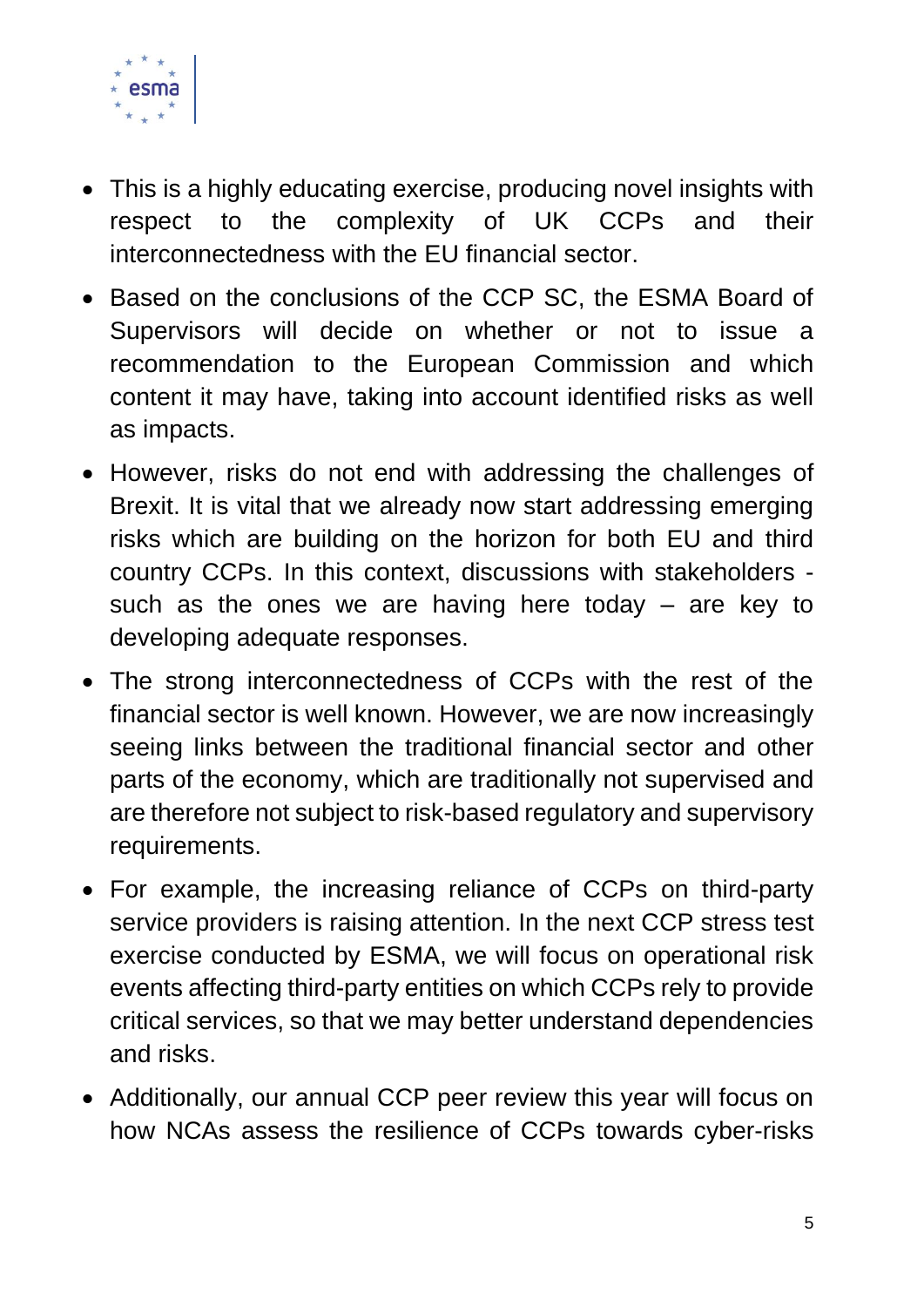

and their business continuity plans (BCP) in remote working arrangements.

- There is also the increasingly urgent category of environmental risk. As adverse environmental events increase in frequency and violence (floods, heat waves), CCPs have to adapt the resilience of their systems and back-up arrangements. The same is true for the entities to which they are connected.
- CCPs will also have to adapt risk models to capture potential shocks related to these trends. The most obvious implications are in the fields of commodities and energy, but we also need to consider the broader impact of climate risks on other markets. Therefore, we started working on how to best address environmental risks in the context of CCPs from a regulatory and supervisory perspective and will be looking to receive broad feedback from stakeholders the topic.
- Similar considerations apply with regard to the current surge of financial innovation, in particular for those innovations that leverage digitisation, automatization and decentralisation. There are at least three ways in which relatively new technologies may impact CCPs.
- First, through the application of these new technologies (often in combination with techniques that have been known for ages, such as cryptography), novel types of financial and non-financial assets are being created. These assets can take different forms, ranging from cryptocurrencies in a narrow sense to digital assets in the broadest sense of the word. Identical to traditional financial and non-financial assets, these newly created assets — or the fluctuation of their prices — can be directly or indirectly referenced in products that are submitted to CCPs for central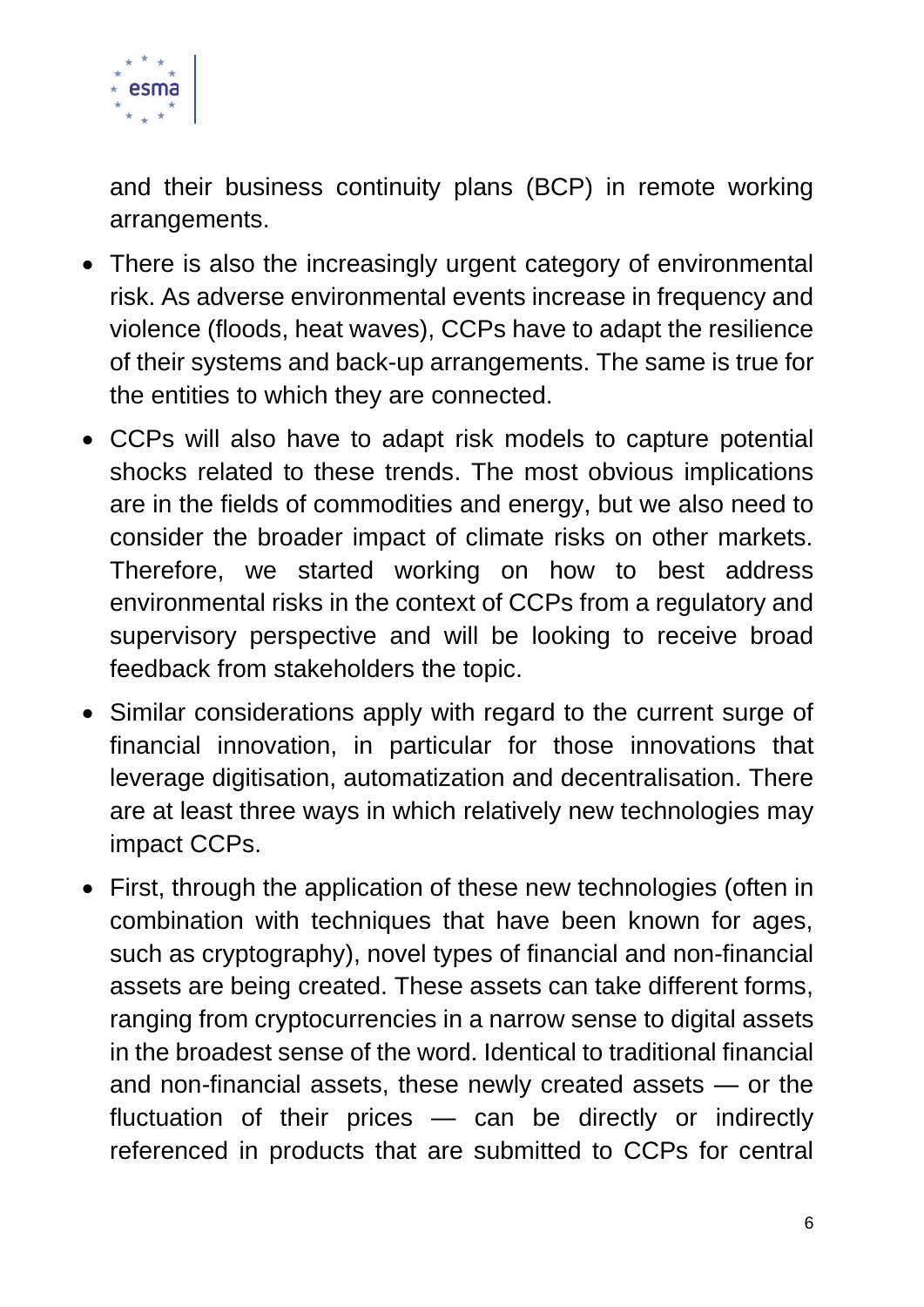

clearing. This creates challenges for both CCPs and supervisors, as these assets might have risk profiles that are difficult to square with existing risk models.

- Secondly, new technologies hold out the potential to optimise existing risk management — and potentially loss absorption processes at CCPs. On the other hand, we must probably also ask ourselves the question to what extent current inefficiencies in the provision of clearing (and settlement) services actually follow from technological constraints and whether we might not already have much of the technology available that would be required to improve clearing and settlement processes.
- Thirdly, unlike in previous rounds of innovation, new technical propositions have the potential to affect the whole value chain for financial instruments, changing *how* clearing services may be provided in the future.
- Against this background, we also need to think about the impact of a wider adoption of novel technology-based services. Our thoughts on the implications of the adoption of these technologies could, for instance, be shaped by whether we are talking about derivatives or securities. This granularity might then of course also have to be factored in discussions on the regulatory and supervisory approach for FMIs that provide services for these respective types of financial instruments.
- There are many questions which remain to be answered. We are very pleased to see that EACH at the forefront of thought leadership in this fascinating new world of risk management by providing a forum to exchange ideas and work closely all relevant parties.